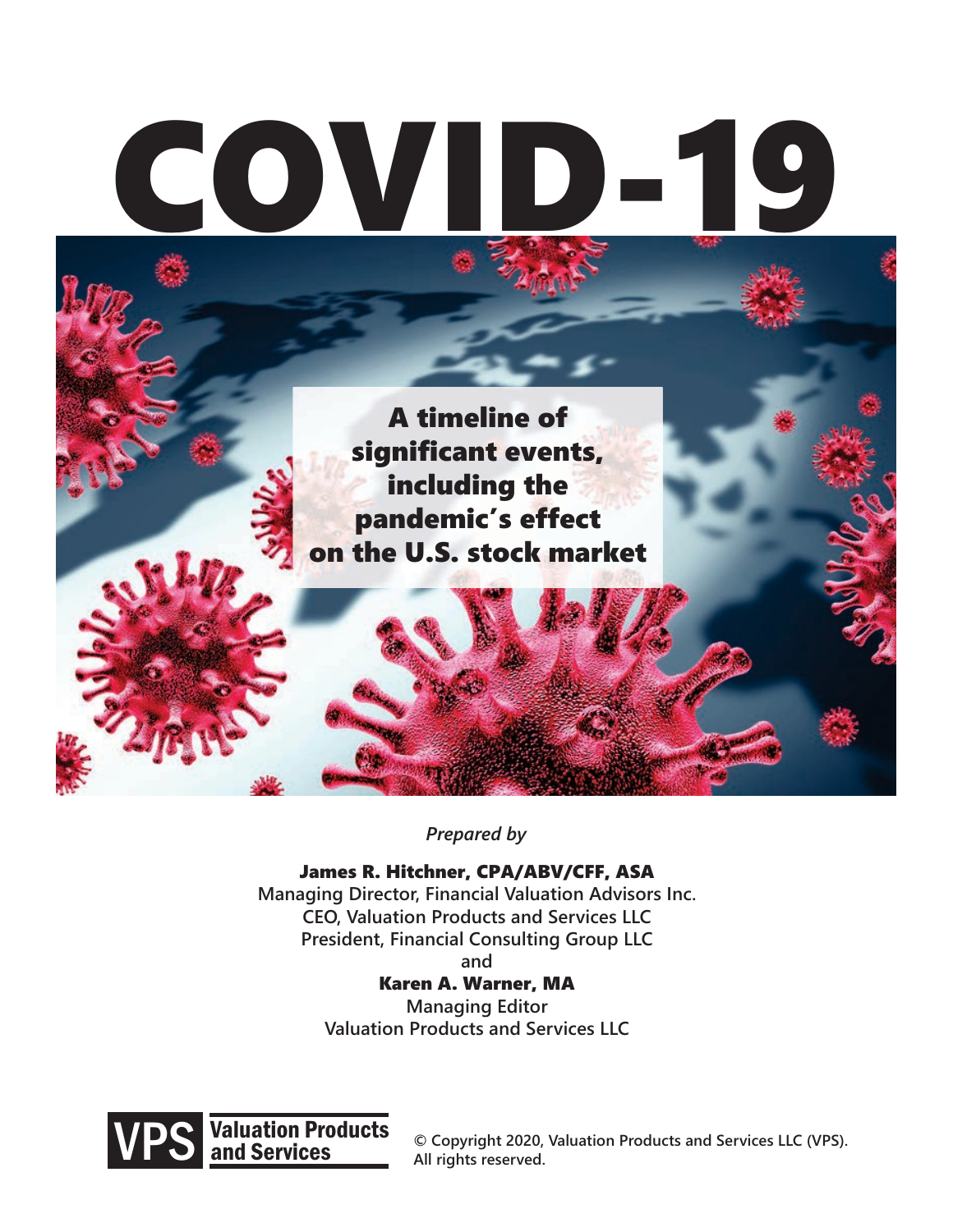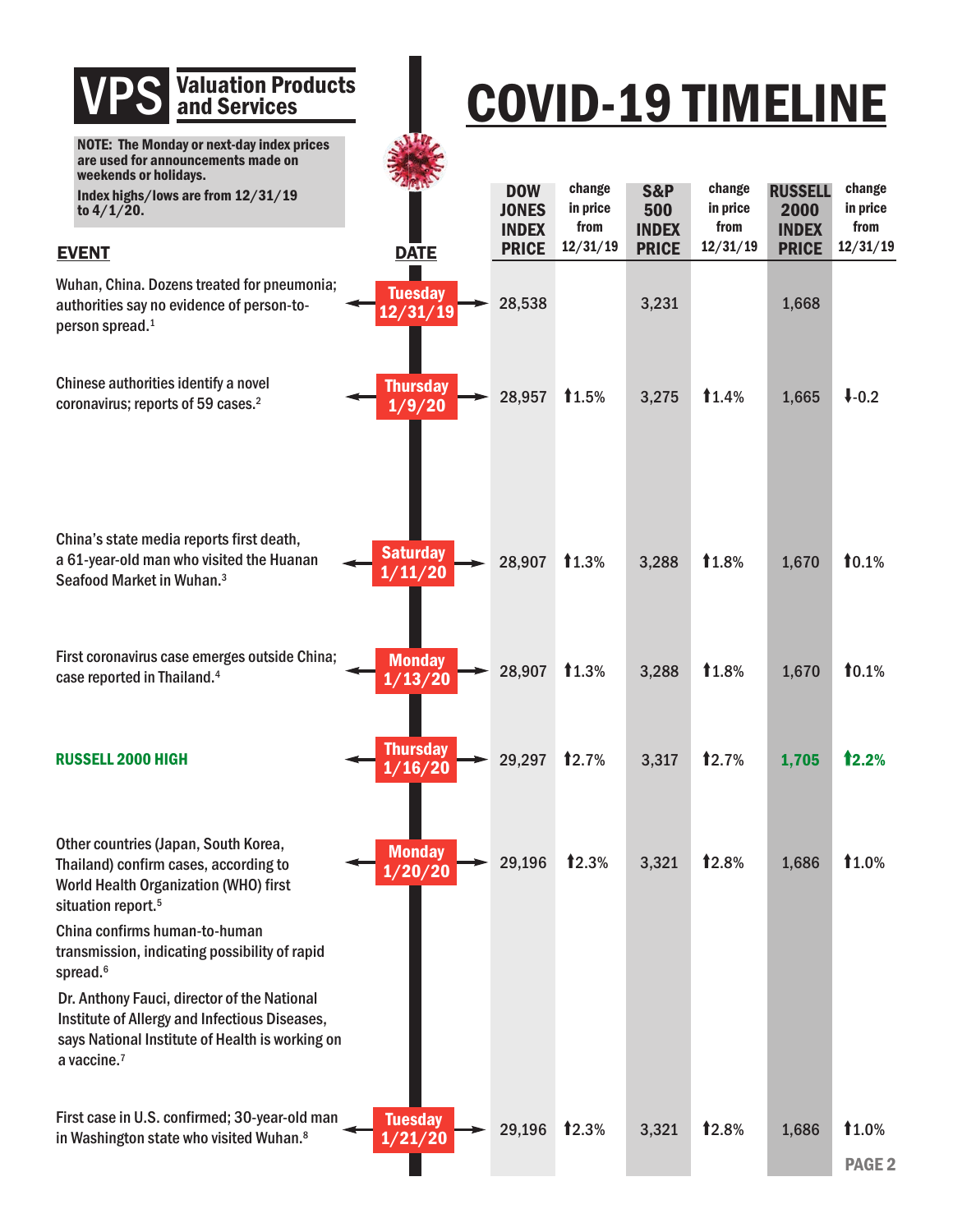| <b>EVENT</b>                                                                                                                                                                                                                                                            | <b>DATE</b>                | <b>DOW</b><br><b>JONES</b><br><b>INDEX</b><br><b>PRICE</b> | change<br>in price<br>from<br>12/31/19 | <b>S&amp;P</b><br>500<br><b>INDEX</b><br><b>PRICE</b> | change<br>in price<br>from<br>12/31/19 | <b>RUSSELL</b><br>2000<br><b>INDEX</b><br><b>PRICE</b> | change<br>in price<br>from<br>12/31/19 |
|-------------------------------------------------------------------------------------------------------------------------------------------------------------------------------------------------------------------------------------------------------------------------|----------------------------|------------------------------------------------------------|----------------------------------------|-------------------------------------------------------|----------------------------------------|--------------------------------------------------------|----------------------------------------|
| Wuhan shut down. 570 infected worldwide<br>with 17 deaths. <sup>9</sup><br>WHO says this is not yet a global health<br>emergency. <sup>10</sup>                                                                                                                         | <b>Thursday</b><br>1/23/20 | 29,160                                                     | 12.2%                                  | 3,326                                                 | 12.9%                                  | 1,685                                                  | 11.0%                                  |
| China reports 1,287 cases and 41 deaths. <sup>11</sup>                                                                                                                                                                                                                  | <b>Friday</b><br>1/24/20   | 28,990                                                     | 11.6%                                  | 3,295                                                 | 12.0%                                  | 1,662                                                  | $1 - 0.4%$                             |
| U.S. confirms five new cases, all people who<br>traveled to Wuhan during outbreak. <sup>12</sup>                                                                                                                                                                        | <b>Sunday</b><br>1/26/20   | 28,536                                                     | 0.0%                                   | 3,244                                                 | 10.4%                                  | 1,644                                                  | 1.5%                                   |
| U.S. expands screening of international<br>travelers; says risk to Americans is low.<br><b>Health and Human Services Sec. Alex Azar</b><br>says "Americans should not worry for their<br>own safety."13                                                                 | <b>Tuesday</b><br>1/28/20  | 28,723                                                     | 10.6%                                  | 3,276                                                 | 1.4%                                   | 1,658                                                  | $1 - 0.6%$                             |
| White House announces new task force to<br>keep Americans informed about health and<br>travel information regarding the virus. <sup>14</sup>                                                                                                                            | Wednesday<br>1/29/20       | 28,734                                                     | 10.7%                                  | 3,273                                                 | 1.3%                                   | 1,649                                                  | $1.2\%$                                |
| WHO declares global emergency; "a public<br>health emergency of global concern."15<br>Trump says, "We think we have it very well<br>under control." Describes U.S. cases as<br>"very little problem." Says those affected<br>"recuperating successfully." <sup>16</sup> | <b>Thursday</b><br>1/30/20 | 28,859                                                     | <b>11.1%</b>                           | 3,284                                                 | <b>T</b> 1.6%                          | 1,648                                                  | $+1.2%$                                |
| Trump restricts travel from China;<br>9,800 infected and 213 deaths. <sup>17</sup><br>U.S. declares public health emergency;<br>takes steps to restict entry. <sup>18</sup>                                                                                             | <b>Friday</b><br>1/31/20   | 28,256                                                     | $1.0\%$                                | 3,226                                                 | $1 - 0.2%$                             | 1,614                                                  | $1 - 3.3%$                             |
| First death reported outside China;<br>44-year-old man from Phillipines; 360 dead. <sup>19</sup>                                                                                                                                                                        | <b>Sunday</b><br>2/2/20    | 28,400                                                     | $1 - 0.5%$                             | 3,249                                                 | 10.6%                                  | 1,632                                                  | $1 - 2.2%$<br><b>PAGE 3</b>            |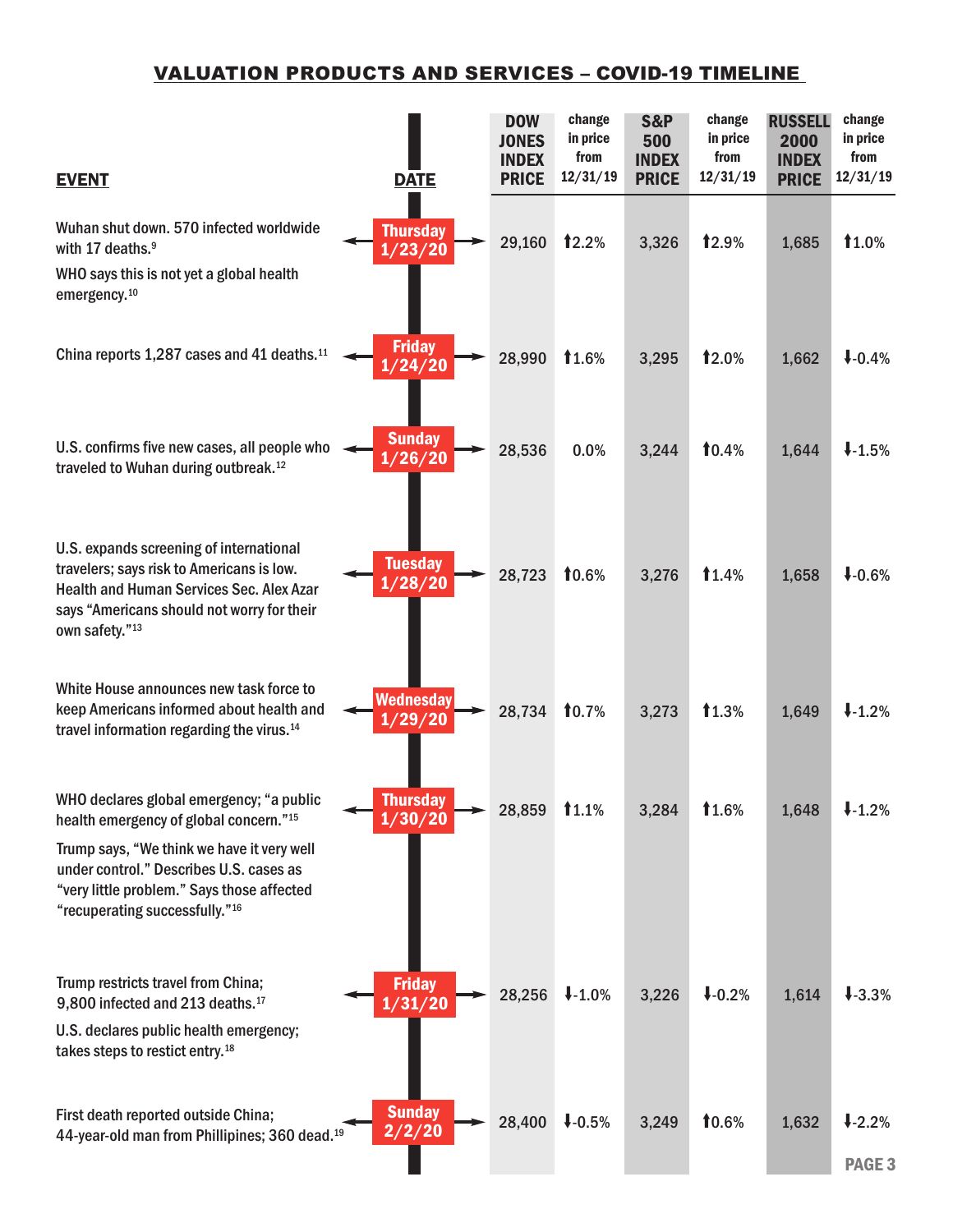| <b>EVENT</b>                                                                                                                                                                                                                                | <b>DATE</b>                 | <b>DOW</b><br><b>JONES</b><br><b>INDEX</b><br><b>PRICE</b> | change<br>in price<br>from<br>12/31/19 | <b>S&amp;P</b><br>500<br><b>INDEX</b><br><b>PRICE</b> | change<br>in price<br>from<br>12/31/19 | <b>RUSSELL</b><br>2000<br><b>INDEX</b><br><b>PRICE</b> | change<br>in price<br>from<br>12/31/19 |
|---------------------------------------------------------------------------------------------------------------------------------------------------------------------------------------------------------------------------------------------|-----------------------------|------------------------------------------------------------|----------------------------------------|-------------------------------------------------------|----------------------------------------|--------------------------------------------------------|----------------------------------------|
| China criticizes U.S. government's travel<br>restrictions in reaction to outbreak. <sup>20</sup>                                                                                                                                            | <b>Monday</b><br>2/3/20     | 28,400                                                     | $1 - 0.5%$                             | 3,249                                                 | <b>10.6%</b>                           | 1,632                                                  | $1 - 2.2%$                             |
| Diamond Princess cruise ship quarantined off<br>coast of Japan. 3,600 passengers;<br>$700+$ cases. $^{21}$                                                                                                                                  | <b>Wednesday</b><br>2/5/20  | 29,291                                                     | 12.6%                                  | 3,335                                                 | 13.2%                                  | 1,682                                                  | 10.8%                                  |
| Chinese doctor (Dr. Li Wenliang) who tried to<br>raise the alarm dies. Had been reprimanded<br>in early January. <sup>22</sup>                                                                                                              | <b>Friday</b><br>2/7/20     | 29,103                                                     | 12.0%                                  | 3,328                                                 | 13.0%                                  | 1,657                                                  | $1 - 0.7%$                             |
| WHO officially names the new coronavirus<br>COVID-19. "Co" for coronavirus, "Vi" for virus,<br>"D" for disease, 2019 for year. <sup>23</sup>                                                                                                | <b>Tuesday</b><br>2/11/20   | 29,276                                                     | 12.6%                                  | 3,358                                                 | 13.9%                                  | 1,678                                                  | 10.5%                                  |
| China death toll at 1,113; confirmed cases at<br>44,653; 3,893 cases outside China in<br>24 countries. <sup>24</sup><br><b>DJIA HIGH</b>                                                                                                    | <b>Wednesday</b><br>2/12/20 | 29,551                                                     | 13.5%                                  | 3,379                                                 | 14.6%                                  | 1,689                                                  | 1.3%                                   |
| More than 14,000 new cases in<br>Hubei Province. <sup>25</sup>                                                                                                                                                                              | <b>Thursday</b><br>2/13/20  | 29,423                                                     | 13.1%                                  | 3,374                                                 | 14.4%                                  | 1,694                                                  | 1.5%                                   |
| France reports first death in Europe,<br>an 80-year-old Chinese tourist. <sup>26</sup>                                                                                                                                                      | <b>Friday</b><br>2/14/20    | 29,398                                                     | 13.0%                                  | 3,380                                                 | 14.6%                                  | 1,688                                                  | 1.1%                                   |
| China reports 143 deaths, drop in new cases.<br>WHO says China has "bought the world time."27<br>Qiushi, Communist Party journal, reveals<br>Chinese President Xi knew about virus two<br>weeks prior to commenting publicly. <sup>28</sup> | <b>Saturday</b><br>2/15/20  | 29,232                                                     | 12.4%                                  | 3,370                                                 | 14.3%                                  | 1,684                                                  | 10.9%                                  |
| 443 passengers leave the Diamond Princess<br>in Japan; 621 infected remain onboard. <sup>29</sup><br><b>S&amp;P 500 HIGH</b>                                                                                                                | Wednesday<br>2/19/20        | 29,348                                                     | 12.8%                                  | 3,386                                                 | <b>14.8%</b>                           | 1,693                                                  | 1.4%<br>PAGE <sub>4</sub>              |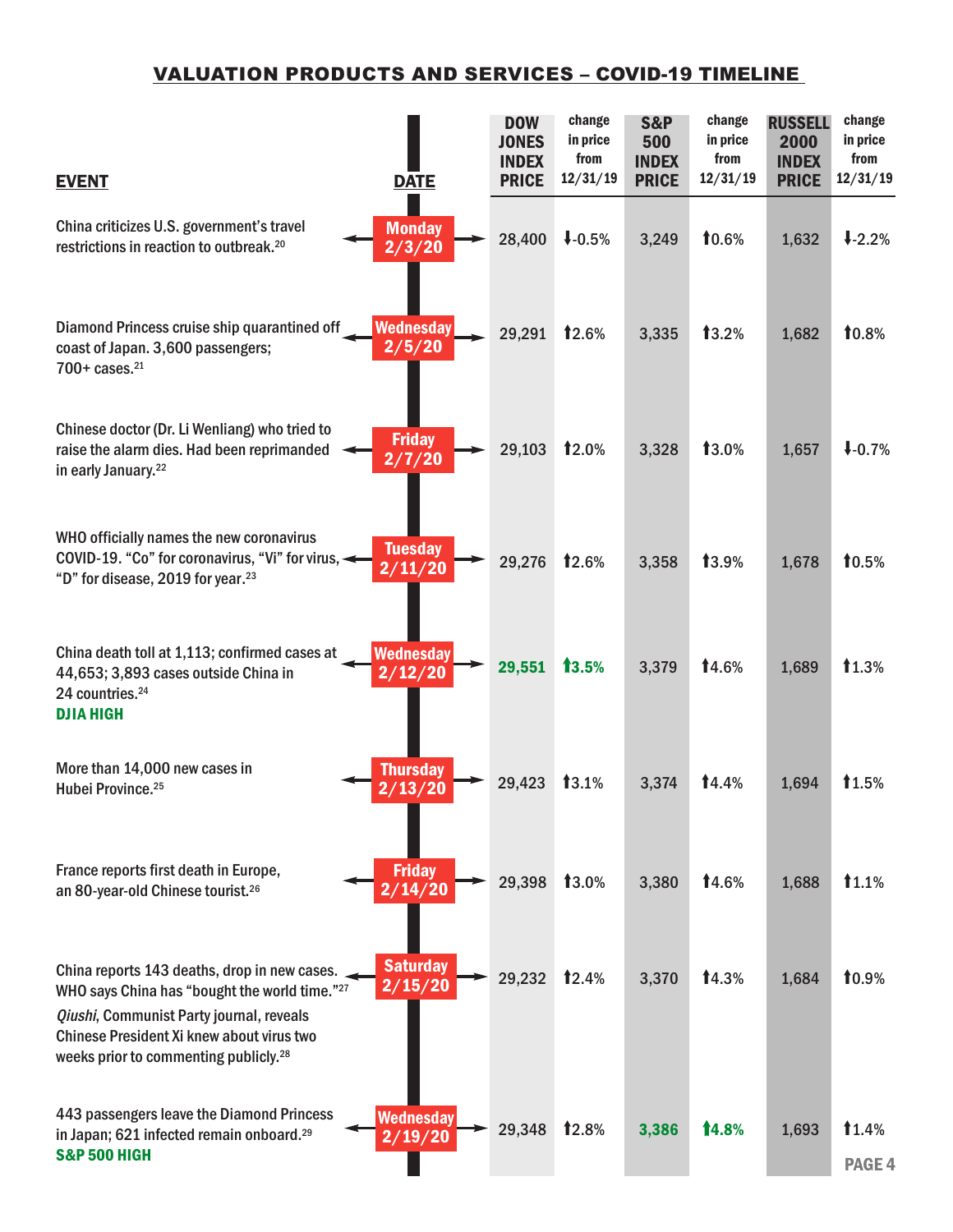| <b>EVENT</b>                                                                                                                                                                                                    | <b>DATE</b>                        | <b>DOW</b><br><b>JONES</b><br><b>INDEX</b><br><b>PRICE</b> | change<br>in price<br>from<br>12/31/19 | <b>S&amp;P</b><br>500<br><b>INDEX</b><br><b>PRICE</b> | change<br>in price<br>from<br>12/31/19 | <b>RUSSELL</b><br>2000<br><b>INDEX</b><br><b>PRICE</b> | change<br>in price<br>from<br>12/31/19 |
|-----------------------------------------------------------------------------------------------------------------------------------------------------------------------------------------------------------------|------------------------------------|------------------------------------------------------------|----------------------------------------|-------------------------------------------------------|----------------------------------------|--------------------------------------------------------|----------------------------------------|
| WHO reports 76,000 global cases. <sup>30</sup>                                                                                                                                                                  | <b>Thursday</b><br>2/20/20         | 29,220                                                     | 12.4%                                  | 3,373                                                 | 14.4%                                  | 1,696                                                  | 1.7%                                   |
| Secretive South Korean church linked to<br>surge of infections there. Government shuts<br>kindergartens, nursing homes, community<br>centers. Virus now in Iran, unknown source. <sup>31</sup>                  | <b>Friday</b><br>2/21/20           | 28,992                                                     | 11.6%                                  | 3,338                                                 | 13.3%                                  | 1,679                                                  | 10.6%                                  |
| Italy surges to 150+ cases and<br>locks down towns. <sup>32</sup>                                                                                                                                               | <b>Sunday</b><br>2/23/20           | 27,961                                                     | $1 - 2.0%$                             | 3,226                                                 | $1 - 0.2%$                             | 1,628                                                  | $1 - 2.4%$                             |
| Trump asks Congress for \$1.25 billion for<br>response to coronavirus. U.S. has 35 cases,<br>no deaths. <sup>33</sup>                                                                                           | <b>Monday</b><br>2/24/20           | 27,961                                                     | $1 - 2.0%$                             | 3,226                                                 | $1 - 0.2%$                             | 1,628                                                  | $1 - 2.4%$                             |
| Dow Jones Industrial Average drops 1,000 pts;<br>worst in two years. Fears virus will weaken<br>economy. <sup>34</sup>                                                                                          |                                    |                                                            |                                        |                                                       |                                        |                                                        |                                        |
| S&P 500 down 3%. Trump's top economic<br>advisor, Larry Kudlow, assures investors the<br>administration has the virus "contained."<br>Says it may be a "human tragedy" but won't<br>be an "economic tragedy."35 | <b>Tuesday</b><br>$\sqrt{2/25/20}$ | 27,081                                                     | $1 - 5.1%$                             | 3,128                                                 | $1 - 3.2%$                             | 1,572                                                  | $1 - 5.8%$                             |
| National Institute of Health (NIH) says clinical<br>trial of antiviral drug remdesivir in adults with<br>the virus has begun at University of Nebraska<br>Medical Center, Omaha. <sup>36</sup>                  |                                    |                                                            |                                        |                                                       |                                        |                                                        |                                        |
| Latin America reports first case, 61-year-old<br>man who had returned from Italy. <sup>37</sup>                                                                                                                 | <b>Wednesday</b><br>2/26/20        | 26,958                                                     | $1 - 5.5%$                             | 3,116                                                 | $1 - 3.5%$                             | 1,553                                                  | $1 - 6.9%$                             |
| CDC reports first case of suspected local<br>transmission in U.S. to patient with no travel<br>history to an outbreak area. <sup>38</sup>                                                                       |                                    |                                                            |                                        |                                                       |                                        |                                                        |                                        |
| Trump says widespread U.S. outbreak is not<br>inevitable; top health officials tell Americans<br>more infections are coming. <sup>39</sup>                                                                      | <b>Thursday</b><br>2/27/20         | 25,767                                                     | $1-9.7%$                               | 2,979                                                 | $1 - 7.8%$                             | 1,498                                                  | $1-10.2%$                              |
|                                                                                                                                                                                                                 |                                    |                                                            |                                        |                                                       |                                        |                                                        | PAGE <sub>5</sub>                      |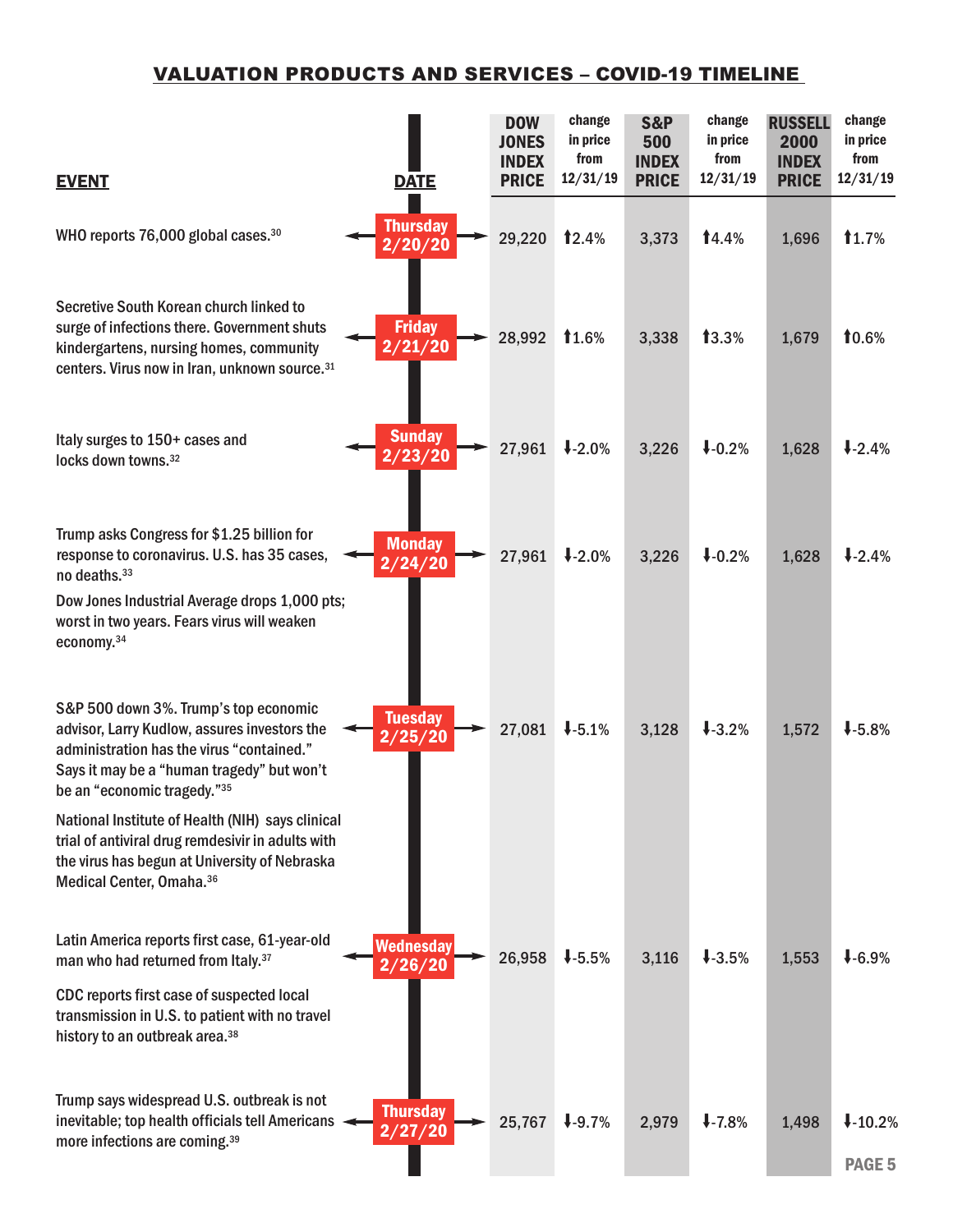| <b>EVENT</b>                                                                                                                                                                                                                                      | <b>DATE</b>                 | <b>DOW</b><br><b>JONES</b><br><b>INDEX</b><br><b>PRICE</b> | change<br>in price<br>from<br>12/31/19 | <b>S&amp;P</b><br>500<br><b>INDEX</b><br><b>PRICE</b> | change<br>in price<br>from<br>12/31/19 | <b>RUSSELL</b><br>2000<br><b>INDEX</b><br><b>PRICE</b> | change<br>in price<br>from<br>12/31/19 |
|---------------------------------------------------------------------------------------------------------------------------------------------------------------------------------------------------------------------------------------------------|-----------------------------|------------------------------------------------------------|----------------------------------------|-------------------------------------------------------|----------------------------------------|--------------------------------------------------------|----------------------------------------|
| Number of infections in Europe spikes (Italy<br>800 cases; Germany almost 60, France 57).<br>Cases in 14 other countries traced back to<br>Italy. Sub-Sahara Africa reports first case,<br>Italian citizen who returned from Milan. <sup>40</sup> | <b>Friday</b><br>2/28/20    | 25,409                                                     | $1-11.0%$                              | 2,954                                                 | $1 - 8.6%$                             | 1,476                                                  | 1.5%                                   |
| First death in U.S. (Washington state-two<br>deaths in WA state nursing home later<br>recorded as first U.S.). <sup>41</sup>                                                                                                                      | <b>Saturday</b><br>2/29/20  | 26,703                                                     | $1 - 6.4%$                             | 3,090                                                 | $1-4.4%$                               | 1,518                                                  | $1 - 9.0\%$                            |
| Global cases 87,000+. Number of cases<br>increases in Iran, Italy, and South Korea. <sup>42</sup>                                                                                                                                                 |                             |                                                            |                                        |                                                       |                                        |                                                        |                                        |
| Florida governor declares public health emer-<br>gency in state. Kentucky, New York, Maryland,<br>Utah, and Oregon follow shortly. <sup>43</sup>                                                                                                  | <b>Sunday</b><br>3/1/20     | 26,703                                                     | $1 - 6.4%$                             | 3,090                                                 | $1-4.4%$                               | 1,518                                                  | $1 - 9.0\%$                            |
| Center for Disease Control (CDC) lifts all<br>federal restrictions on testing,<br>allowing widespread testing; WHO reports<br>90,000 infected and 3,000 dead. <sup>44</sup>                                                                       | <b>Tuesday</b><br>3/3/20    | 25,917                                                     | $1 - 9.2%$                             | 3,003                                                 | $1 - 7.0%$                             | 1,486                                                  | $1 - 10.9%$                            |
| <b>Federal Reserve "cuts its benchmark interest</b><br>rate by a sizable half-precentage" to support<br>economy due to spread of the virus. <sup>45</sup>                                                                                         |                             |                                                            |                                        |                                                       |                                        |                                                        |                                        |
| Senate okays \$8.3 million for federal public<br>health agencies to be used for vaccines, tests,<br>potential treatments. <sup>46</sup>                                                                                                           | <b>Thursday</b><br>3/5/20   | 26,121                                                     | $1-8.5%$                               | 3,024                                                 | $1 - 6.4%$                             | 1,479                                                  | 1.4%                                   |
| Trump blocks visitors from Europe<br>(but not Great Britain). 47                                                                                                                                                                                  | <b>Wednesday</b><br>3/11/20 | 23,553                                                     | $1.5\%$                                | 2,741                                                 | $1-15.1%$                              | 1,264                                                  | $1 - 24.2%$                            |
| Dow Jones Industrial Average falls into a bear<br>market. Dow has fallen more than 20% from<br>last peak on Feb. 12.48                                                                                                                            |                             |                                                            |                                        |                                                       |                                        |                                                        |                                        |
| WHO calls coronavirus a national pandemic;<br>says first pandemic caused by a coronavirus.<br>Stock markets plunge. <sup>49</sup>                                                                                                                 |                             |                                                            |                                        |                                                       |                                        |                                                        |                                        |
| Trump declares national emergency. <sup>50</sup>                                                                                                                                                                                                  | <b>Friday</b><br>3/13/20    | 23,186                                                     | $1-18.8%$                              | 2,711                                                 | $1-16.1%$                              | 1,210                                                  | $1 - 27.5%$<br>PAGE 6                  |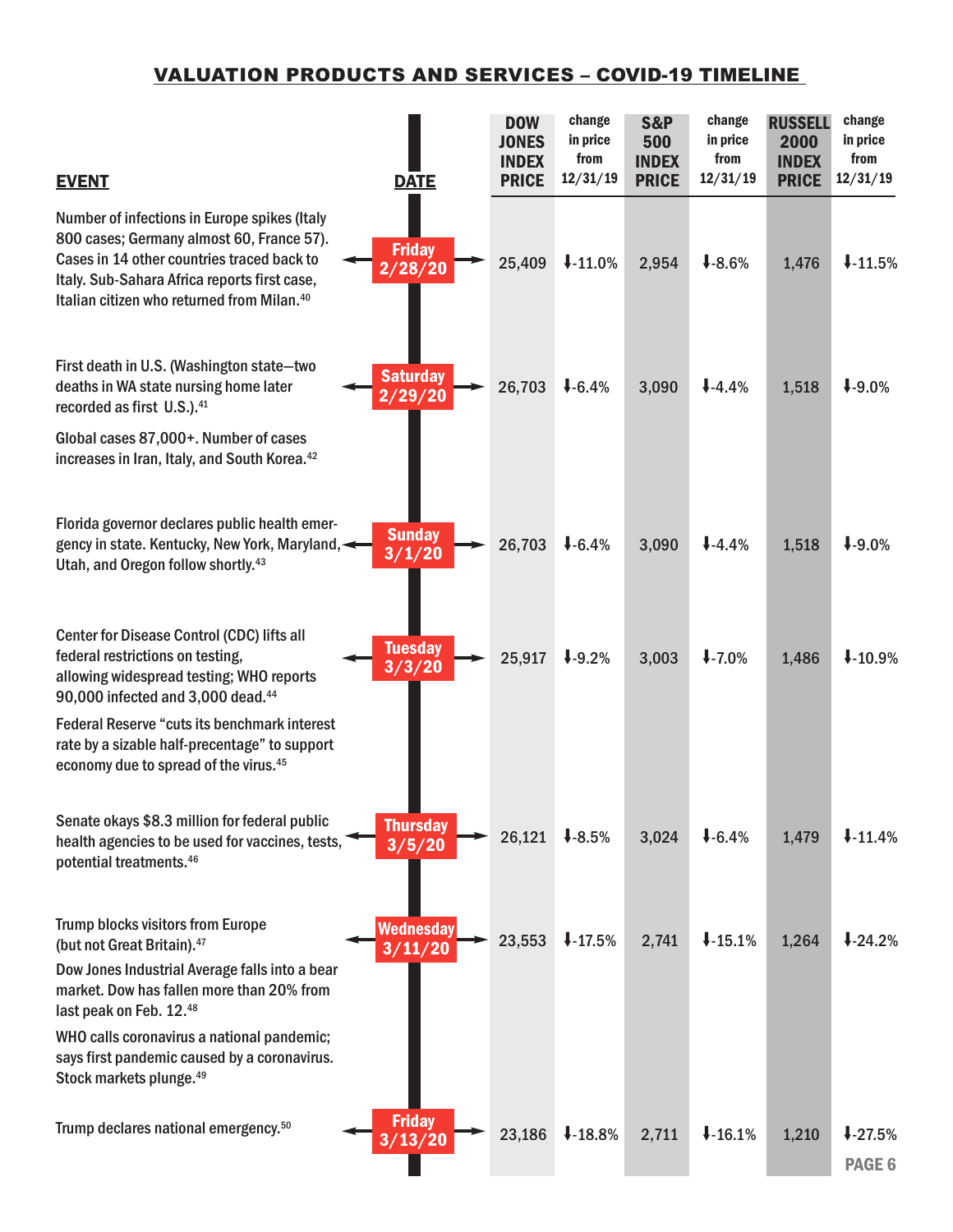| <b>EVENT</b>                                                                                                                                                                                                                                                       | <b>DATE</b>                 | <b>DOW</b><br><b>JONES</b><br><b>INDEX</b><br><b>PRICE</b> | change<br>in price<br>from<br>12/31/19 | <b>S&amp;P</b><br>500<br><b>INDEX</b><br><b>PRICE</b> | change<br>in price<br>from<br>12/31/19 | <b>RUSSELL</b><br>2000<br><b>INDEX</b><br><b>PRICE</b> | change<br>in price<br>from<br>12/31/19 |
|--------------------------------------------------------------------------------------------------------------------------------------------------------------------------------------------------------------------------------------------------------------------|-----------------------------|------------------------------------------------------------|----------------------------------------|-------------------------------------------------------|----------------------------------------|--------------------------------------------------------|----------------------------------------|
| CDC recommends gatherings of<br>no more than 50.51                                                                                                                                                                                                                 | <b>Sunday</b><br>3/15/20    | 20,189                                                     | $1-29.3%$                              | 2,386                                                 | $1-26.1%$                              | 1,037                                                  | $1 - 37.8%$                            |
| Dow dives 13%, worst drop in 30 years. <sup>52</sup>                                                                                                                                                                                                               | <b>Monday</b><br>3/16/20    | 20,189                                                     | $1-29.3%$                              | 2,386                                                 | $1-26.1%$                              | 1,037                                                  | $1 - 37.8%$                            |
| France declares nationwide lockdown. WHO<br>says 6,500 infections, 140 deaths in France<br>European Union closes 26 countries to travel<br>for 30 days. First coordinated response by EU.53                                                                        | <b>Tuesday</b><br>3/17/20   | 21,237                                                     | $1 - 25.6%$                            | 2,529                                                 | $1 - 21.7%$                            | 1,107                                                  | $1 - 33.7%$                            |
| Leaked federal plan warns new pandemic<br>"will last 18 months or longer" and may come<br>in "mutiple waves" of infections. <sup>54</sup>                                                                                                                          |                             |                                                            |                                        |                                                       |                                        |                                                        |                                        |
| Trump announces he'll "invoke the Defense<br>Production Act to marshall the private sector<br>in response to the pandemic."55<br><b>RUSSELL 2000 LOW</b>                                                                                                           | <b>Wednesday</b><br>3/18/20 | 19,899                                                     | $1 - 30.3%$                            | 2,398                                                 | $1-25.8%$                              | 991                                                    | $4-40.6%$                              |
| China reports no new local infections for<br>previous day; Italy's death toll (400+)<br>surpasses China's. <sup>56</sup>                                                                                                                                           | <b>Thursday</b><br>3/19/20  | 20,087                                                     | $1-29.6%$                              | 2,409                                                 | $1-25.4%$                              | 1,059                                                  | $1-36.5%$                              |
| Italy surpasses China in coronavirus-related<br>deaths. 3,405 dead. California governor<br>issues stay-at-home order in his state. <sup>57</sup>                                                                                                                   |                             |                                                            |                                        |                                                       |                                        |                                                        |                                        |
| New York City declared epicenter in U.S. <sup>58</sup><br>Stocks have worst week since 2008 as effect<br>from coronavirus hits harder. Dow sinks 900<br>points. Illinois and New York issue stay-at-<br>home orders, affecting 70 million Americans. <sup>59</sup> | <b>Friday</b><br>3/20/20    | 19,174                                                     | $1 - 32.8%$                            | 2,305                                                 | $1-28.7%$                              | 1,014                                                  | $1 - 39.2%$                            |
| Companies move to increase medical<br>supplies; Hawaii's governor declares<br>mandatory 14-day quarantine for arriving<br>visitors. <sup>60</sup>                                                                                                                  | <b>Saturday</b><br>3/21/20  | 20,944                                                     | $1-26.6%$                              | 2,471                                                 | $1-23.5%$                              | 1,072                                                  | $1 - 35.8%$<br><b>PAGE 7</b>           |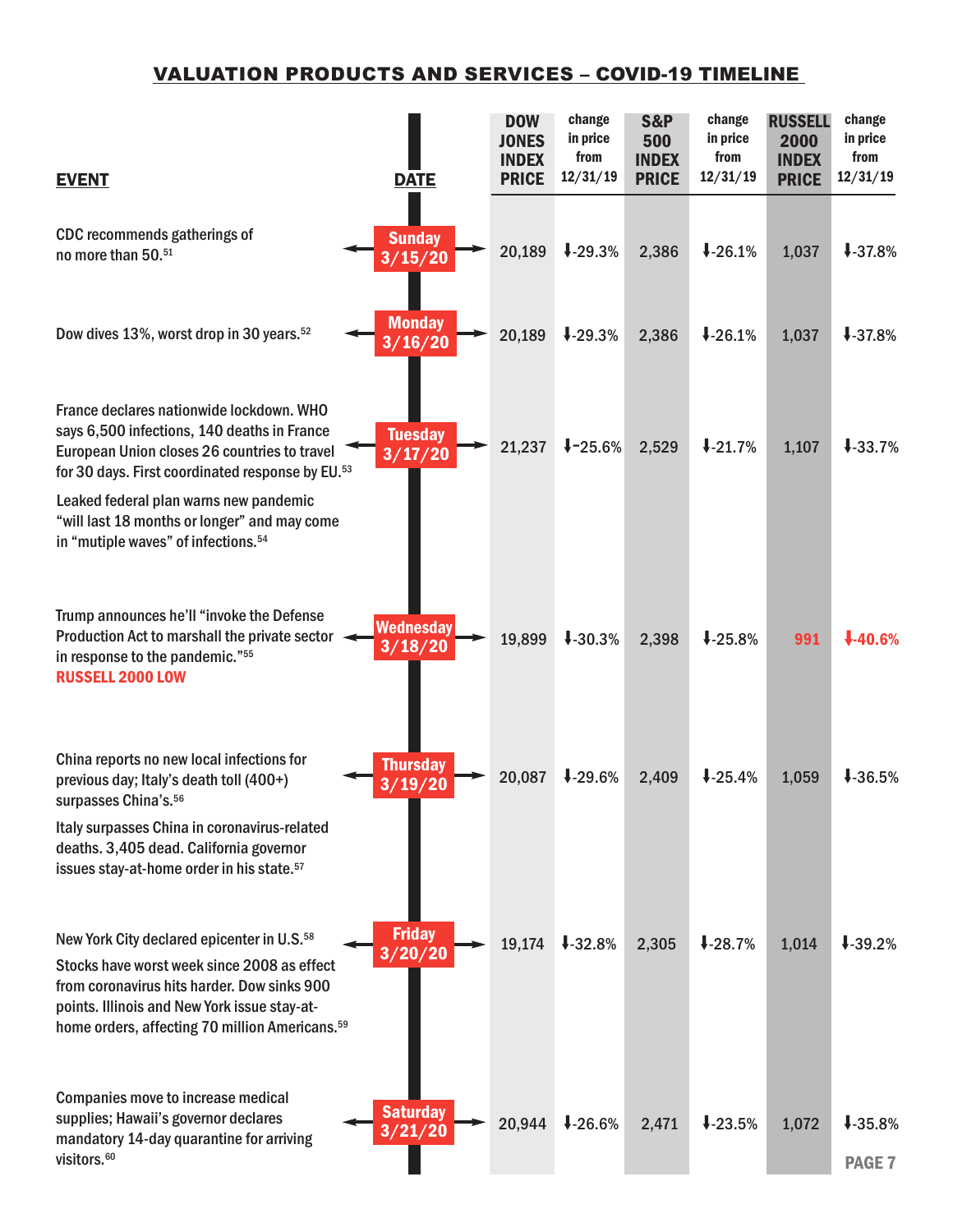| <b>EVENT</b>                                                                                                                                                                                                | <b>DATE</b>                | <b>DOW</b><br><b>JONES</b><br><b>INDEX</b><br><b>PRICE</b> | change<br>in price<br>from<br>12/31/19 | <b>S&amp;P</b><br>500<br><b>INDEX</b><br><b>PRICE</b> | change<br>in price<br>from<br>12/31/19 | <b>RUSSELL</b><br>2000<br><b>INDEX</b><br><b>PRICE</b> | change<br>in price<br>from<br>12/31/19 |
|-------------------------------------------------------------------------------------------------------------------------------------------------------------------------------------------------------------|----------------------------|------------------------------------------------------------|----------------------------------------|-------------------------------------------------------|----------------------------------------|--------------------------------------------------------|----------------------------------------|
| Boris Johnson locks down Britain. <sup>61</sup><br>New York City confirms 21,000 cases;<br>largest epicenter of outbreak in U.S. <sup>62</sup><br>DJIA LOW; S&P 500 LOW                                     | <b>Monday</b><br>3/23/20   | 18,592                                                     | $1 - 34.9%$                            | 2,237                                                 | $1 - 30.7%$                            | 1,002                                                  | $1-39.9%$                              |
| Tokyo Olympics delayed to 2021<br>India starts 21-day lockdown. <sup>63</sup><br>Trump speaks of loosening restrictions; says<br>he hopes to have country "opened up and just<br>raring to go by Easter."64 | <b>Tuesday</b><br>3/24/20  | 20,705                                                     | $1 - 27.4%$                            | 2,447                                                 | $1 - 24.2%$                            | 1,097                                                  | $1-34.3%$                              |
| U.S. has most cases in world;<br>81,321 cases, 1,000+ deaths. 65                                                                                                                                            | <b>Thursday</b><br>3/26/20 | 22,552                                                     | $1 - 21.0%$                            | 2,630                                                 | $1-18.6%$                              | 1,180                                                  | $1 - 29.3%$                            |
| Trump signs stimulus bill, unprecedented<br>\$2.2 trillion economic rescue package. <sup>66</sup>                                                                                                           | <b>Friday</b><br>3/27/20   | 21,637                                                     | $1 - 24.2%$                            | 2,541                                                 | $1 - 21.3%$                            | 1,132                                                  | $1 - 32.2%$                            |
| CDC travel advisory for New York,<br>Pennsylvania, Connecticut. <sup>67</sup>                                                                                                                               | <b>Saturday</b><br>3/28/20 | 22,327                                                     | $1-21.8%$                              | 2,627                                                 | 18.7%                                  | 1,158                                                  | $1 - 30.6%$                            |
| Virginia, Maryland, Washington, D.C., Kansas,<br>North Carolina issue stay-at-home orders<br>(265 million Americans). <sup>68</sup>                                                                         | <b>Monday</b><br>3/30/20   | 22,327                                                     | $1-21.8%$                              | 2,627                                                 | $1-18.7%$                              | 1,158                                                  | $1 - 30.6%$                            |
| Over 1/3 of humanity is under some form of<br>lockdown; 80% of Americans under lockdown.<br>35 states have stay-at-home orders. <sup>69</sup>                                                               | <b>Tuesday</b><br>3/31/20  | 21,917                                                     | $1-23.2%$                              | 2,585                                                 | $1 - 20.0%$                            | 1,153                                                  | $1 - 30.9%$                            |
| Authorities report almost 922,000 confirmed<br>cases worldwide; approximately 656,00<br>active, 193,000 recoveries, 46,000 deaths. <sup>70</sup>                                                            | <b>Wednesday</b><br>4/1/20 | 20,944                                                     | $1-26.6%$                              | 2,471                                                 | $1 - 23.5%$                            | 1,072                                                  | $1-35.8%$<br>PAGE <sub>8</sub>         |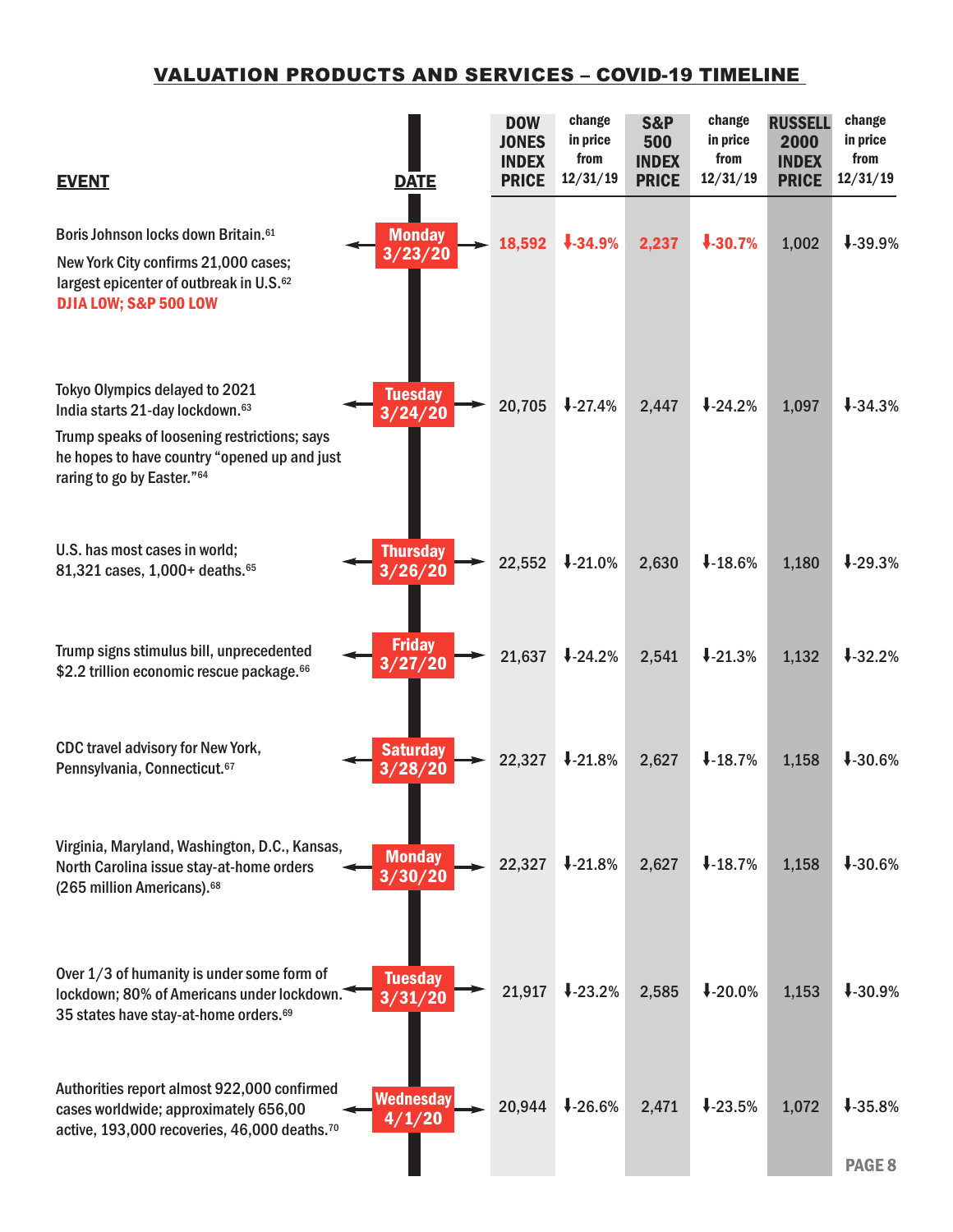#### COVID-19 TIMELINE – ENDNOTES

- <sup>1</sup> Erin Schumaker, "Timeline: How coronavirus got started," *ABC News*, April 7, 2020, https://abcnews.go.com/Health/timeline-coronavirusstarted/story?id=69435165.
- <sup>2</sup> The Associated Press, "Timeline of key events in the spread of the new coronavirus," *AP News*, March 27, 2020, https://apnews.com/f143c90d86e5887fbb74cdc40b6796da.
- <sup>3</sup> Erin Schumaker, "Timeline: How coronavirus got started," *ABC News*, April 7, 2020, https://abcnews.go.com/Health/timeline-coronavirusstarted/story?id=69435165.
- <sup>4</sup> Holly Secon, Aylin Woodward, and Dave Mosher, "A comprehensive timeline of the new coronavirus pandemic, from China's first COVID-19 case to the present," *Business Insider*, 2020 Insider Inc., April 7, 2020, https://www.businessinsider.com/coronavirus-pandemic-timeline-historymajor-events-2020-3.
- <sup>5</sup> Derrick Bryson Taylor, "A Timeline of the Coronavirus Pandemic," *The New York Times*, 2020 The New York Times Company, April 7, 2020, https://www.nytimes.com/article/coronavirus-timeline.html.
- 6 The Associated Press, "Timeline of key events in the spread of the new coronavirus," *AP News*, March 27, 2020, https://apnews.com/f143c90d86e5887fbb74cdc40b6796da.
- 7 CNN Editorial Research, "Coronavirus Outbreak Timeline Fast Facts," *CNN Health*, April 7, 2020, https://www.cnn.com /2020/02/06/health/wuhan-coronavirus-timeline-fast-facts/index.html.
- <sup>8</sup> Erin Schumaker, "Timeline: How coronavirus got started," *ABC News*, April 7, 2020, https://abcnews.go.com/Health/timeline-coronavirusstarted/story?id=69435165.
- <sup>9</sup> Derrick Bryson Taylor, "A Timeline of the Coronavirus Pandemic," *The New York Times*, 2020 The New York Times Company, April 7, 2020, https://www.nytimes.com/article/coronavirus-timeline.html.
- <sup>10</sup> CNN Editorial Research, "Coronavirus Outbreak Timeline Fast Facts," *CNN Health*, April 7, 2020, https://www.cnn.com /2020/02/06/health/wuhan-coronavirus-timeline-fast-facts/index.html.
- 11 The Associated Press, "Timeline of key events in the spread of the new coronavirus," *AP News*, March 27, 2020, https://apnews.com/f143c90d86e5887fbb74cdc40b6796da.
- <sup>12</sup> Ibid.

- <sup>14</sup> CNN Editorial Research, "Coronavirus Outbreak Timeline Fast Facts," *CNN Health*, April 7, 2020, https://www.cnn.com /2020/02/06/health/wuhan-coronavirus-timeline-fast-facts/index.html.
- <sup>15</sup> Erin Schumaker, "Timeline: How coronavirus got started," *ABC News*, April 7, 2020, https://abcnews.go.com/Health/timeline-coronavirusstarted/story?id=69435165.
- 16 The Associated Press, "Timeline of key events in the spread of the new coronavirus," *AP News*, March 27, 2020, https://apnews.com/f143c90d86e5887fbb74cdc40b6796da.
- <sup>17</sup> Derrick Bryson Taylor, "A Timeline of the Coronavirus Pandemic," *The New York Times*, 2020 The New York Times Company, April 7, 2020, https://www.nytimes.com/article/coronavirus-timeline.html.
- <sup>18</sup> The Associated Press, "Timeline of key events in the spread of the new coronavirus," *AP News*, March 27, 2020, https://apnews.com/f143c90d86e5887fbb74cdc40b6796da.
- <sup>19</sup> Derrick Bryson Taylor, "A Timeline of the Coronavirus Pandemic," *The New York Times*, 2020 The New York Times Company, April 7, 2020, https://www.nytimes.com/article/coronavirus-timeline.html.
- <sup>20</sup> CNN Editorial Research, "Coronavirus Outbreak Timeline Fast Facts," *CNN Health*, April 7, 2020, https://www.cnn.com /2020/02/06/health/wuhan-coronavirus-timeline-fast-facts/index.html.
- <sup>21</sup> Erin Schumaker, "Timeline: How coronavirus got started," *ABC News*, April 7, 2020, https://abcnews.go.com/Health/timeline-coronavirusstarted/story?id=69435165.
- <sup>22</sup> Derrick Bryson Taylor, "A Timeline of the Coronavirus Pandemic," *The New York Times*, 2020 The New York Times Company, April 7, 2020, https://www.nytimes.com/article/coronavirus-timeline.html.
- <sup>23</sup> Erin Schumaker, "Timeline: How coronavirus got started," *ABC News*, April 7, 2020, https://abcnews.go.com/Health/timeline-coronavirusstarted/story?id=69435165.
- <sup>24</sup> Derrick Bryson Taylor, "A Timeline of the Coronavirus Pandemic," *The New York Times*, 2020 The New York Times Company, April 7, 2020, https://www.nytimes.com/article/coronavirus-timeline.html.
- <sup>25</sup> Ibid.
- <sup>26</sup> Ibid.
- 27 The Associated Press, "Timeline of key events in the spread of the new coronavirus," *AP News*, March 27, 2020, https://apnews.com/f143c90d86e5887fbb74cdc40b6796da.
- <sup>28</sup> CNN Editorial Research, "Coronavirus Outbreak Timeline Fast Facts," *CNN Health*, April 7, 2020, https://www.cnn.com /2020/02/06/health/wuhan-coronavirus-timeline-fast-facts/index.html.
- <sup>29</sup> Derrick Bryson Taylor, "A Timeline of the Coronavirus Pandemic," *The New York Times*, 2020 The New York Times Company, April 7, 2020, https://www.nytimes.com/article/coronavirus-timeline.html.
- $30$  Ibid.<br> $31$  Ibid.
- Ibid.
- <sup>32</sup> Ibid.
- <sup>33</sup> Ibid.
- <sup>34</sup> The Associated Press, "Timeline of key events in the spread of the new coronavirus," *AP News*, March 27, 2020, https://apnews.com/f143c90d86e5887fbb74cdc40b6796da.
- <sup>35</sup> Ibid.
- <sup>36</sup> CNN Editorial Research, "Coronavirus Outbreak Timeline Fast Facts," *CNN Health*, April 7, 2020, https://www.cnn.com /2020/02/06/health/wuhan-coronavirus-timeline-fast-facts/index.html. PAGE 9

<sup>13</sup> Ibid.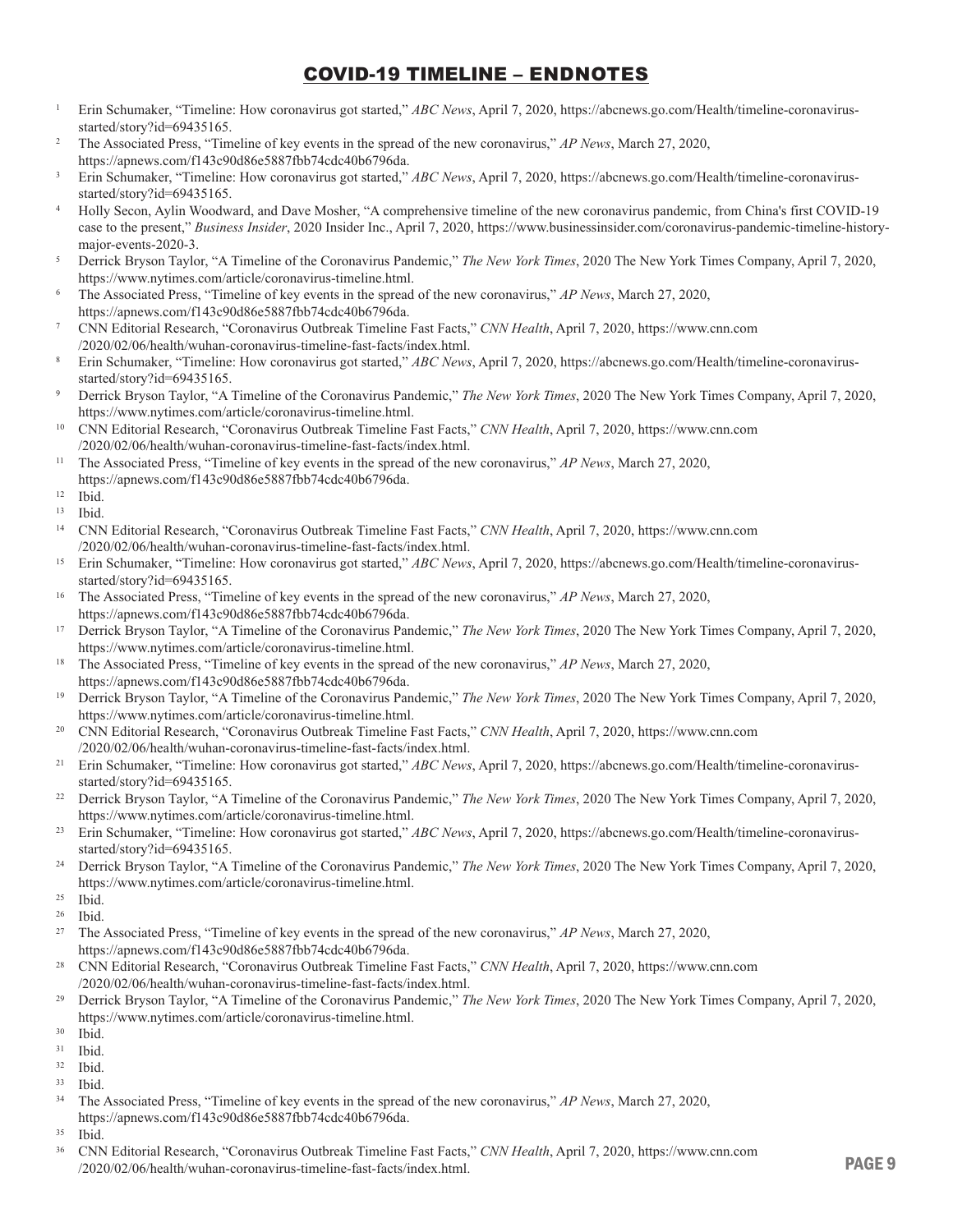#### COVID-19 TIMELINE – ENDNOTES

- <sup>37</sup> Derrick Bryson Taylor, "A Timeline of the Coronavirus Pandemic," *The New York Times*, 2020 The New York Times Company, April 7, 2020, https://www.nytimes.com/article/coronavirus-timeline.html.
- <sup>38</sup> Erin Schumaker, "Timeline: How coronavirus got started," *ABC News*, April 7, 2020, https://abcnews.go.com/Health/timeline-coronavirusstarted/story?id=69435165.
- <sup>39</sup> The Associated Press, "Timeline of key events in the spread of the new coronavirus," *AP News*, March 27, 2020, https://apnews.com/f143c90d86e5887fbb74cdc40b6796da.
- <sup>40</sup> Derrick Bryson Taylor, "A Timeline of the Coronavirus Pandemic," *The New York Times*, 2020 The New York Times Company, April 7, 2020, https://www.nytimes.com/article/coronavirus-timeline.html.
- <sup>41</sup> Erin Schumaker, "Timeline: How coronavirus got started," *ABC News*, April 7, 2020, https://abcnews.go.com/Health/timeline-coronavirusstarted/story?id=69435165.
- <sup>42</sup> Derrick Bryson Taylor, "A Timeline of the Coronavirus Pandemic," *The New York Times*, 2020 The New York Times Company, April 7, 2020, https://www.nytimes.com/article/coronavirus-timeline.html.
- <sup>43</sup> CNN Editorial Research, "Coronavirus Outbreak Timeline Fast Facts," *CNN Health*, April 7, 2020, https://www.cnn.com /2020/02/06/health/wuhan-coronavirus-timeline-fast-facts/index.html.
- <sup>44</sup> Derrick Bryson Taylor, "A Timeline of the Coronavirus Pandemic," *The New York Times*, 2020 The New York Times Company, April 7, 2020, https://www.nytimes.com/article/coronavirus-timeline.html.
- <sup>45</sup> The Associated Press, "Timeline of key events in the spread of the new coronavirus," *AP News*, March 27, 2020, https://apnews.com/f143c90d86e5887fbb74cdc40b6796da.
- <sup>46</sup> Ibid.
- <sup>47</sup> Ibid.
- <sup>48</sup> Ibid.
- <sup>49</sup> Derrick Bryson Taylor, "A Timeline of the Coronavirus Pandemic," *The New York Times*, 2020 The New York Times Company, April 7, 2020, https://www.nytimes.com/article/coronavirus-timeline.html.
- <sup>50</sup> Ibid.
- $51$  Ibid.<br> $52$  The
- <sup>52</sup> The Associated Press, "Timeline of key events in the spread of the new coronavirus," *AP News*, March 27, 2020, https://apnews.com/f143c90d86e5887fbb74cdc40b6796da.
- <sup>53</sup> Derrick Bryson Taylor, "A Timeline of the Coronavirus Pandemic," *The New York Times*, 2020 The New York Times Company, April 7, 2020, https://www.nytimes.com/article/coronavirus-timeline.html.
- <sup>54</sup> Holly Secon, Aylin Woodward, and Dave Mosher, "A comprehensive timeline of the new coronavirus pandemic, from China's first COVID-19 case to the present," *Business Insider*, 2020 Insider Inc., April 7, 2020, https://www.businessinsider.com/coronavirus-pandemic-timeline-historymajor-events-2020-3.
- <sup>55</sup> The Associated Press, "Timeline of key events in the spread of the new coronavirus," *AP News*, March 27, 2020, https://apnews.com/f143c90d86e5887fbb74cdc40b6796da.
- <sup>56</sup> Derrick Bryson Taylor, "A Timeline of the Coronavirus Pandemic," *The New York Times*, 2020 The New York Times Company, April 7, 2020, https://www.nytimes.com/article/coronavirus-timeline.html.
- <sup>57</sup> The Associated Press, "Timeline of key events in the spread of the new coronavirus," *AP News*, March 27, 2020, https://apnews.com/f143c90d86e5887fbb74cdc40b6796da.
- <sup>58</sup> Erin Schumaker, "Timeline: How coronavirus got started," *ABC News*, April 7, 2020, https://abcnews.go.com/Health/timeline-coronavirusstarted/story?id=69435165.
- <sup>59</sup> The Associated Press, "Timeline of key events in the spread of the new coronavirus," *AP News*, March 27, 2020, https://apnews.com/f143c90d86e5887fbb74cdc40b6796da.
- <sup>60</sup> Derrick Bryson Taylor, "A Timeline of the Coronavirus Pandemic," *The New York Times*, 2020 The New York Times Company, April 7, 2020, https://www.nytimes.com/article/coronavirus-timeline.html.
- <sup>61</sup> Ibid.
- <sup>62</sup> Holly Secon, Aylin Woodward, and Dave Mosher, "A comprehensive timeline of the new coronavirus pandemic, from China's first COVID-19 case to the present," *Business Insider*, 2020 Insider Inc., April 7, 2020, https://www.businessinsider.com/coronavirus-pandemic-timeline-historymajor-events-2020-3.
- <sup>63</sup> Derrick Bryson Taylor, "A Timeline of the Coronavirus Pandemic," *The New York Times*, 2020 The New York Times Company, April 7, 2020, https://www.nytimes.com/article/coronavirus-timeline.html.
- <sup>64</sup> The Associated Press, "Timeline of key events in the spread of the new coronavirus," *AP News*, March 27, 2020, https://apnews.com/f143c90d86e5887fbb74cdc40b6796da.
- <sup>65</sup> Derrick Bryson Taylor, "A Timeline of the Coronavirus Pandemic," *The New York Times*, 2020 The New York Times Company, April 7, 2020, https://www.nytimes.com/article/coronavirus-timeline.html.
- <sup>66</sup> The Associated Press, "Timeline of key events in the spread of the new coronavirus," *AP News*, March 27, 2020, https://apnews.com/f143c90d86e5887fbb74cdc40b6796da.
- <sup>67</sup> Derrick Bryson Taylor, "A Timeline of the Coronavirus Pandemic," *The New York Times*, 2020 The New York Times Company, April 7, 2020, https://www.nytimes.com/article/coronavirus-timeline.html.
- <sup>68</sup> Ibid.
- <sup>69</sup> Holly Secon, Aylin Woodward, and Dave Mosher, "A comprehensive timeline of the new coronavirus pandemic, from China's first COVID-19 case to the present," *Business Insider*, 2020 Insider Inc., April 7, 2020, https://www.businessinsider.com/coronavirus-pandemic-timeline-historymajor-events-2020-3.

<sup>70</sup> Ibid.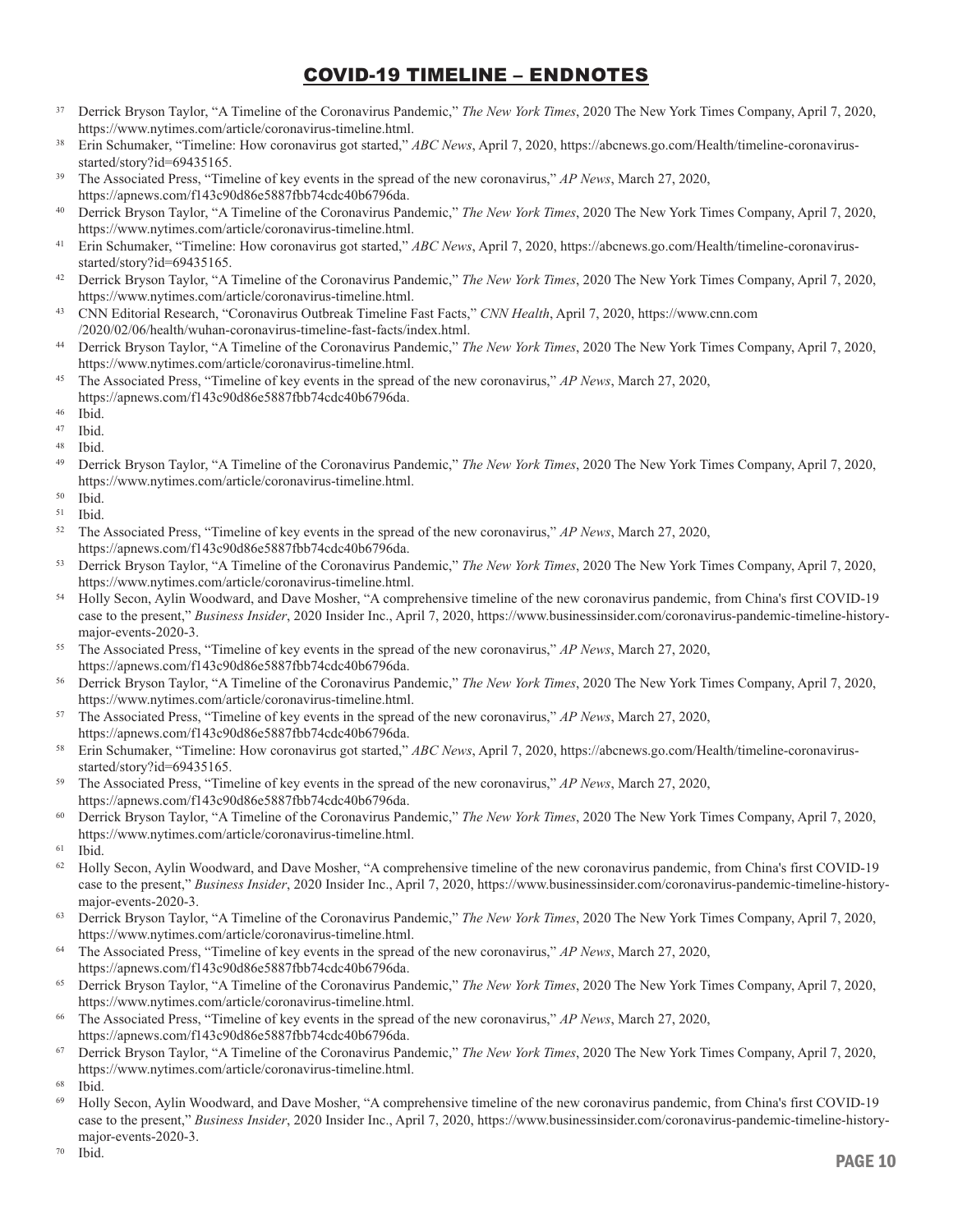#### COVID-19 TIMELINE – BIBLIOGRAPHY

#### **PRIMARY SOURCES**

CNN Editorial Research. "Coronavirus Outbreak Timeline Fast Facts." *CNN Health*, April 7, 2020.

Schumaker, Erin. "Timeline: How coronavirus got started." *ABC News*, April 7, 2020.

- Secon, Holly, Aylin Woodward, and Dave Mosher. "A comprehensive timeline of the new coronavirus pandemic, from China's first COVID-19 case to the present." *Business Insider*, 2020 Insider Inc., April 7, 2020.
- Taylor, Derrick Bryson. "A Timeline of the Coronavirus Pandemic." *The New York Times*, 2020 The New York Times Company, April 7, 2020.
- The Associated Press. "Timeline of key events in the spread of the new coronavirus." *AP News*, March 27, 2020.

#### **SECONDARY SOURCES**

- *BBC News*. "Coronavirus confirmed as pandemic by World Health Organization." March 11, 2020.
- Centers for Disease Control and Prevention. "Global COVID-19 Pandemic Notice, Warning Level 3, Avoid Nonessential Travel." March 27, 2020.
- Centers for Disease Control and Prevention. "First Travel-related Case of 2019 Novel Coronavirus Detected in United States." January 21, 2020.
- Gittleson, Ben. "White House asks scientists to investigate origins of coronavirus." *ABC News*, February 6, 2020.
- Khan, Natasha. "New Virus Discovered by Chinese Scientists Investigating Pneumonia Outbreak." *The Wall Street Journal*, updated January 8, 2020.
- Qiu, Linda and Mikayla Bouchard. "Tracking Trump's Claims on the Threat From Coronavirus." *The New York Times*, March 5, 2020.
- Tweeten, Lon, Emily Barone, and Elijah Wolfson. "A Timeline of How the Wuhan Coronavirus Has Spread— And How the World Has Reacted." *Time*, 2020 Time USA, LLC, January 30, 2020.
- World Health Organization. "Novel Coronavirus Japan (ex-China)." January 16, 2020.

World Health Organization. "Novel Coronavirus (2019-nCoV) Situation Report." January 27, 2020.